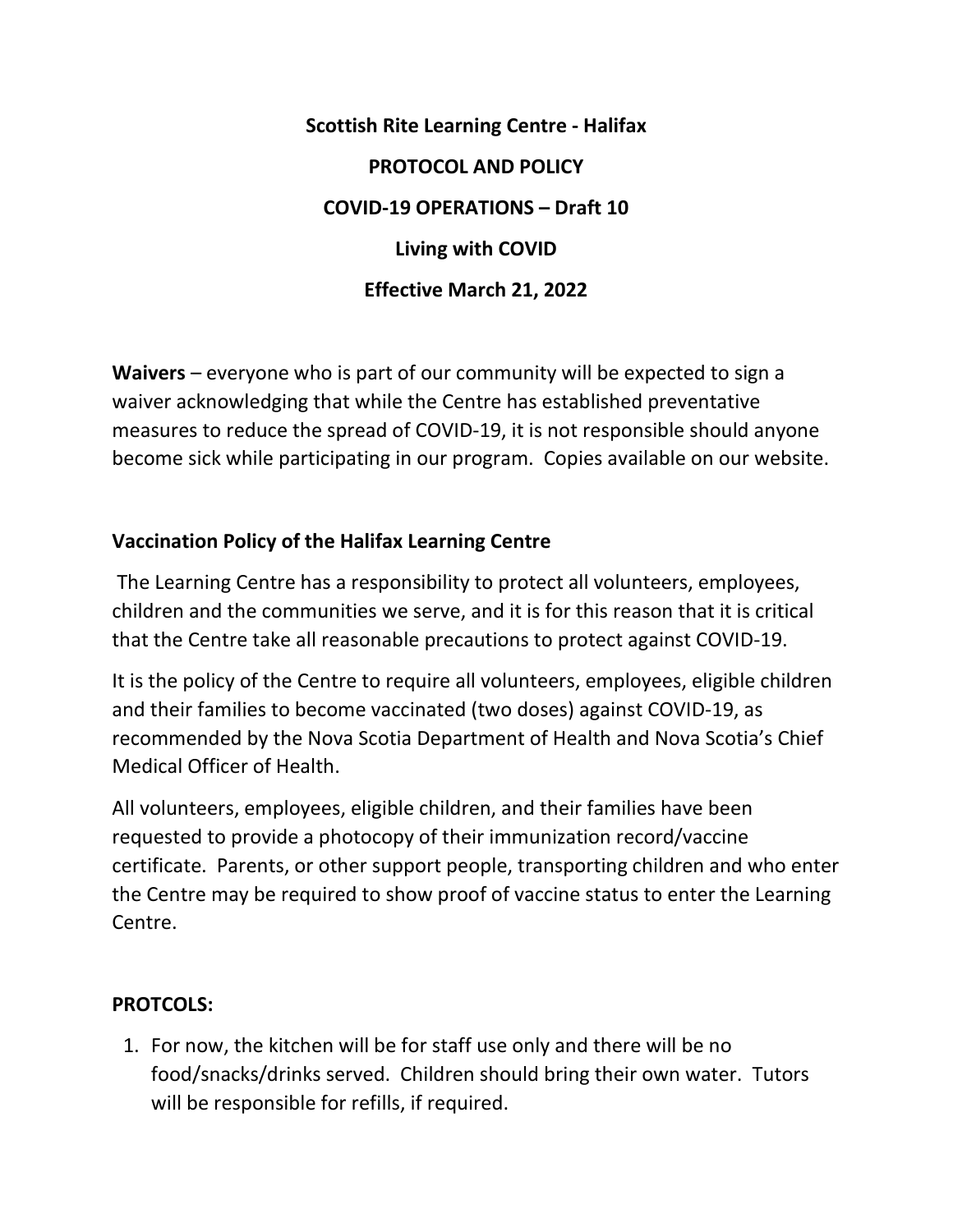- 2. It is no longer necessary for families to call the reception desk and answer screening questions, however, **everyone is expected to self-assess for any COVID symptoms before coming to the Centre. Please do not come to the Centre if you have any of these symptoms.**
- 3. Hand sanitizer is in the entry way, between doors, for use before coming into the Centre.
- 4. Masks will continue to be required by everyone who comes into the building and will be provided if someone arrives without one.
- 5. A plexiglass barrier has been installed in the reception area for the protection of the desk volunteers.
- 6. The parent/guardian will sign the child in. **Beginning, April 4**, limited seated will be available in our waiting area.
- 7. Children will wash hands with hot, soapy water before heading to tutoring room.
- 8. Arrows will indicate one-way traffic in the hallways.
- 9. There will continue to be plexiglass sneeze/cough barriers between the child and the tutor and **when both are seated, masks may be removed**. (Masks must be worn whenever the child and tutor are not protected by the plexiglass barrier).
- 10. Each child will have their own set of materials, (white board markers, pencils, erasers, etc.) There will be NO shared materials in tutor rooms.
- 11. Reading material that is being carried over between sessions will remain in with the child's materials until it has been completed.